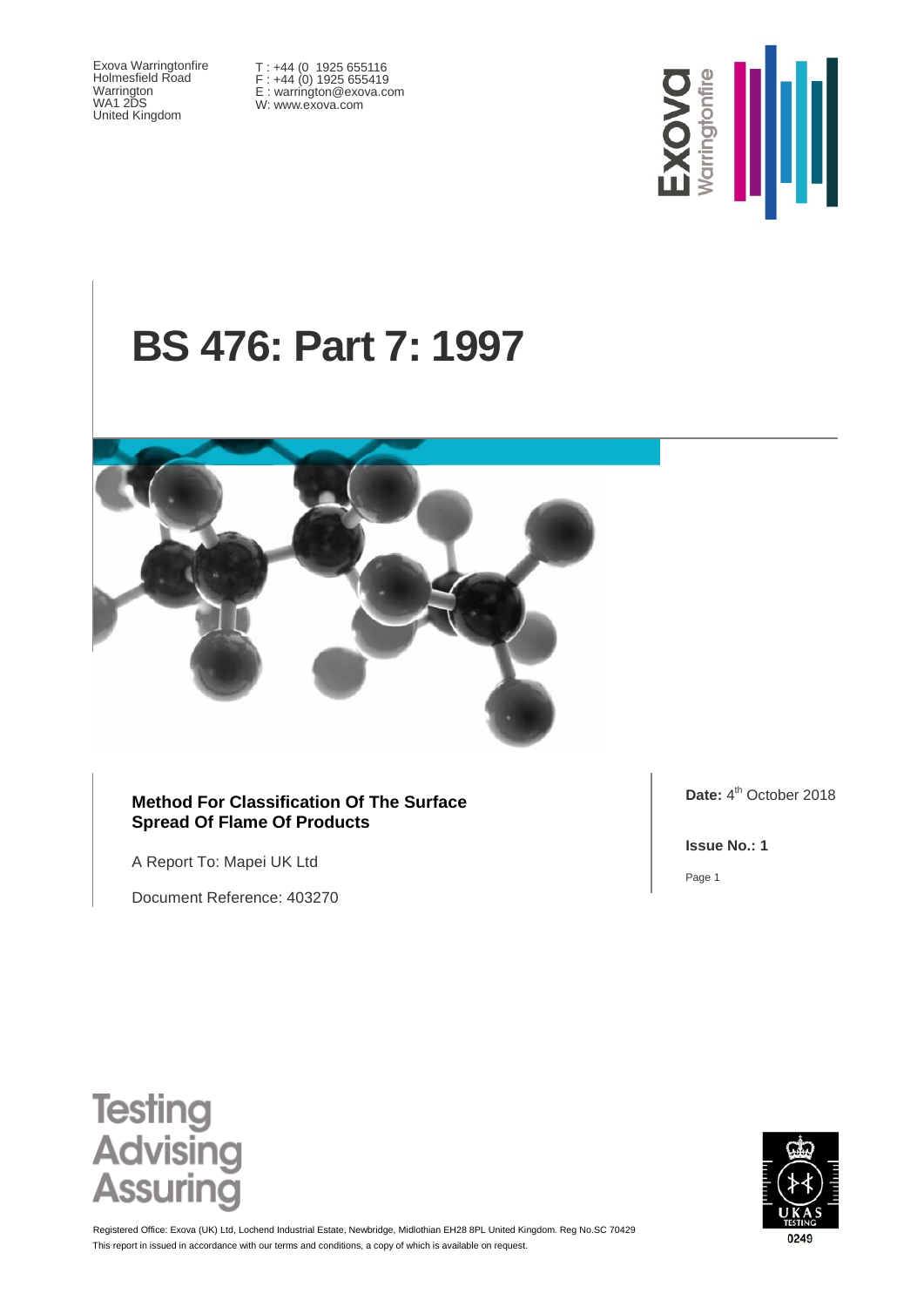



# <span id="page-1-0"></span>**Executive Summary**

**Objective** To determine the surface spread of flame classification of the following product when tested in accordance with BS 476: Part 7: 1997.

| <b>Generic Description</b>                                                                | <b>Product reference</b>                             | <b>Thickness</b><br>or<br>application rate | Weight per unit<br>area or density |  |  |
|-------------------------------------------------------------------------------------------|------------------------------------------------------|--------------------------------------------|------------------------------------|--|--|
| Coating system applied to<br>None assigned<br>calcium silicate based board                |                                                      | 14.98mm*                                   | 14.97kg/m <sup>2*</sup>            |  |  |
|                                                                                           | Individual components used to manufacture composite: |                                            |                                    |  |  |
| Top coating                                                                               | "Mapecoat ACT 196"                                   | $2 \times 0.15$ kg/m <sup>2</sup>          | $1.2$ g/cm <sup>2</sup>            |  |  |
| Mesh                                                                                      | "Mapetherm Net"                                      | 1 <sub>mm</sub>                            | $160$ g/m <sup>2</sup>             |  |  |
| Coating                                                                                   | "Planitop 210"                                       | 3mm                                        | $1310$ kg/m <sup>3</sup>           |  |  |
| Primer                                                                                    | "Malech"                                             | $0.1$ kg/m <sup>2</sup>                    | $1.01$ g/cm <sup>3</sup>           |  |  |
| Substrate                                                                                 | "Promat - Brandschultzbauplatten;                    | 12mm                                       | $870$ kg/m <sup>3</sup>            |  |  |
|                                                                                           | Promatect-H"                                         |                                            |                                    |  |  |
| Please see pages 5 & 6 of this test report for the full description of the product tested |                                                      |                                            |                                    |  |  |

**Test Sponsor** Mapei UK Ltd, Mapei House, Steel Park Road, Halesowen, West Midlands, B62 8HD

**Test Results: Class 1**

**An uncertainty of measurement estimation has been conducted in relation to the distance travelled by the flame front and the findings are as detailed in Appendix 2.**

**Date of Test** 21<sup>st</sup> August 2018

#### <span id="page-1-1"></span>**Signatories**

 $11$ 

Responsible Officer T. Mort \* Senior Technical Officer

\* For and on behalf of **Exova Warringtonfire**.

Report Issued: 4<sup>th</sup> October 2018

| Authorised                |
|---------------------------|
| S. Deeming *              |
| <b>Business Unit Head</b> |

This version of the report has been produced from a pdf format electronic file that has been provided by **Exova Warringtonfire** to the sponsor of the report and must only be reproduced in full. Extracts or abridgements of reports must not be published without permission of **Exova Warringtonfire**.

| Document No.: | 403270        | Page No.:   | 2 of 11                      |
|---------------|---------------|-------------|------------------------------|
| Author:       | T. Mort       | Issue Date: | 4 <sup>th</sup> October 2018 |
| Client:       | Mapei UK Ltd. | Issue No.:  |                              |

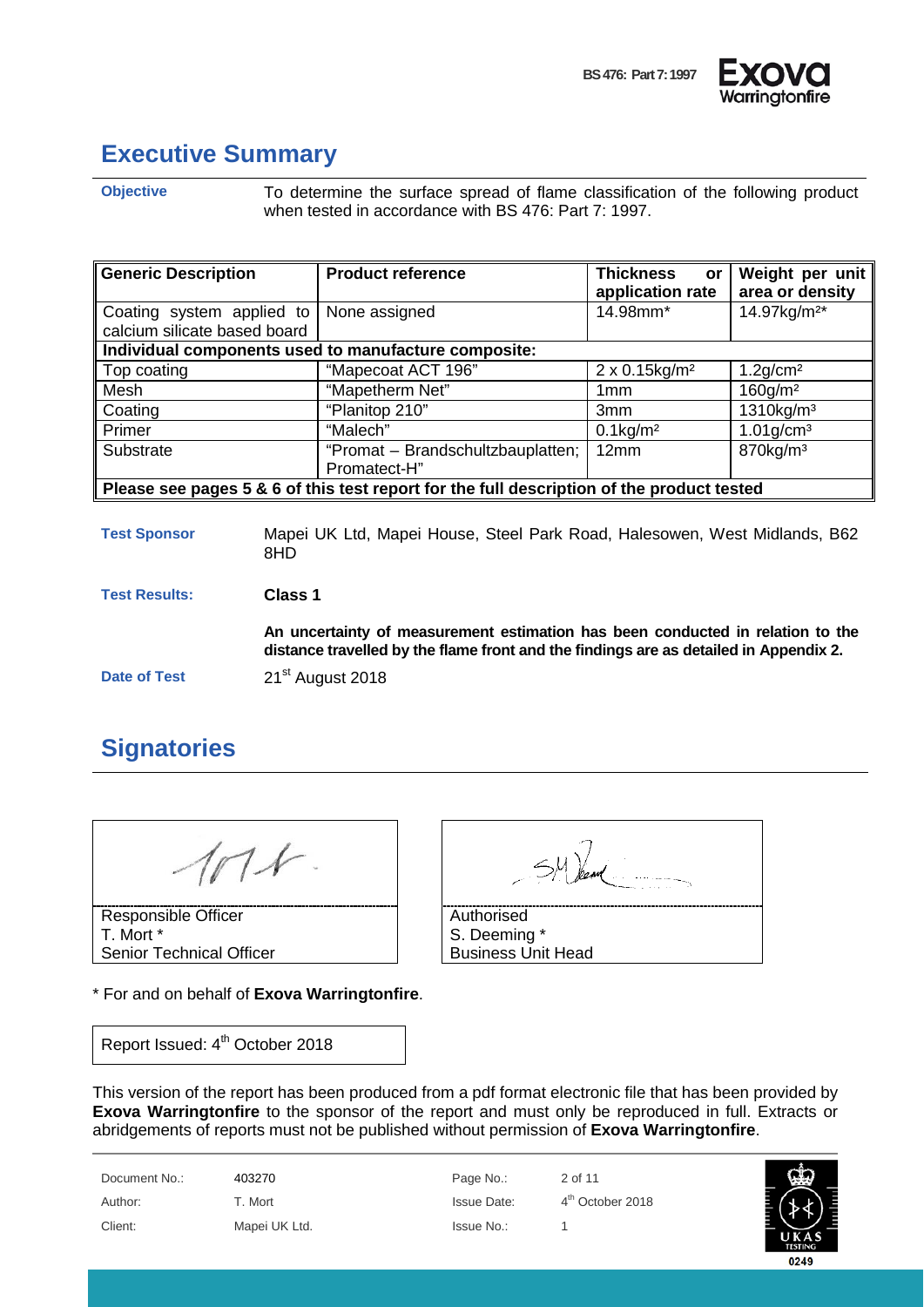

| <b>CONTENTS</b> | <b>PAGE NO.</b> |
|-----------------|-----------------|
|                 |                 |
|                 |                 |
|                 |                 |
|                 |                 |
|                 |                 |
|                 |                 |
|                 |                 |
|                 |                 |
|                 |                 |

Document No.: Author: Client:

403270 T. Mort Mapei UK Ltd. Page No.: **Issue Date:** Issue No.:

3 of 11 4<sup>th</sup> October 2018  $\mathbf 1$ 

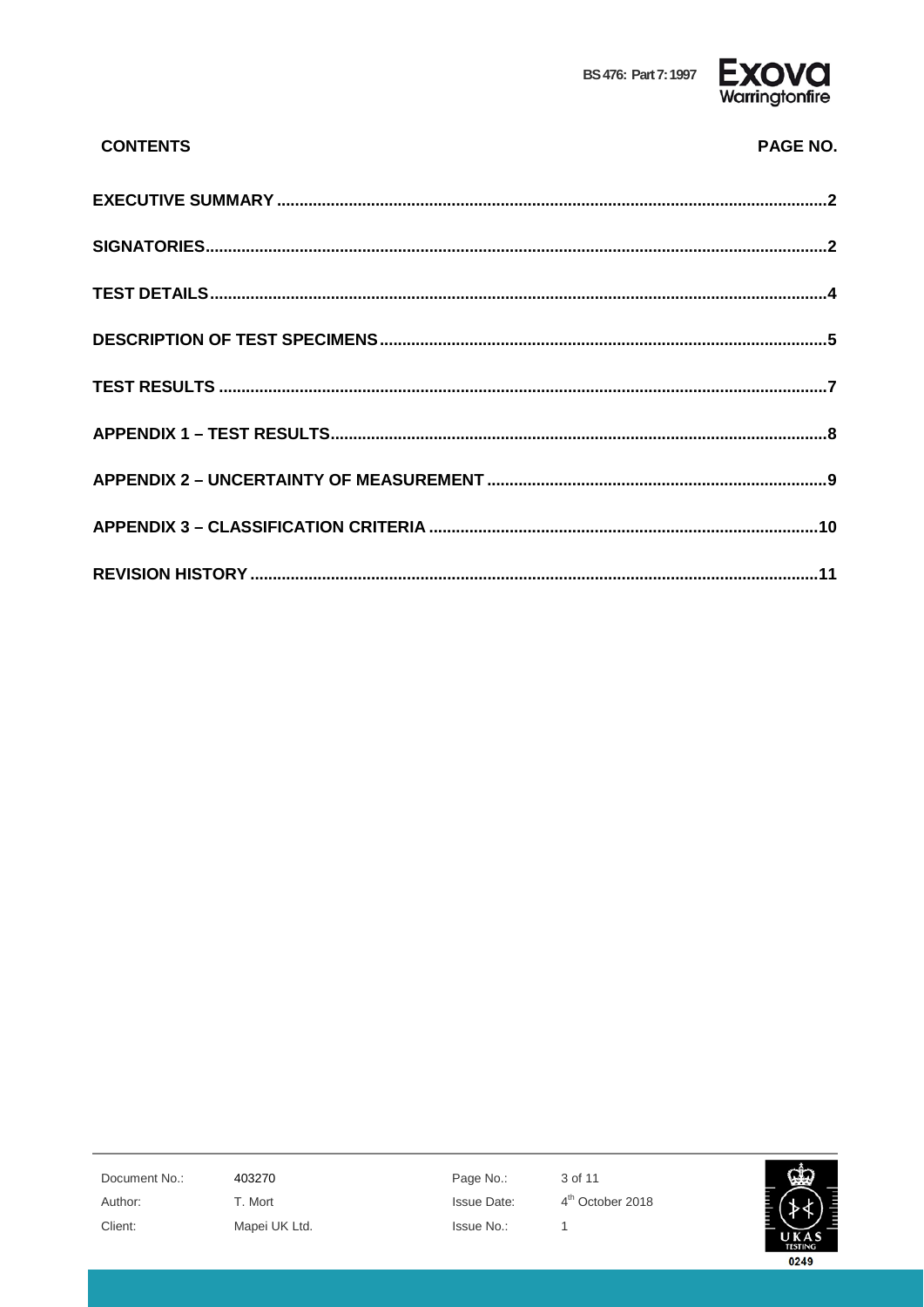



# <span id="page-3-0"></span>**Test Details**

| <b>Purpose of test</b>                        | To determine the performance of a product when it is subjected to the                                                                                                                                                                                                                                                                                                                                                                                          |
|-----------------------------------------------|----------------------------------------------------------------------------------------------------------------------------------------------------------------------------------------------------------------------------------------------------------------------------------------------------------------------------------------------------------------------------------------------------------------------------------------------------------------|
|                                               | conditions of the test specified in BS 476: Part 7: 1997, "Fire tests on building<br>materials and structures, method for classification of the surface spread of<br>flame of products". This test was therefore performed in accordance with the<br>procedure specified in BS 476: Part 7: 1997 and this report should be read in<br>conjunction with that British Standard.                                                                                  |
| <b>Scope of test</b>                          | BS 476: Part 7: 1997 specifies a method of test for measuring the lateral<br>spread of flame along the surface of a specimen of a product orientated in the<br>vertical position, and a classification system based on the rate and extent of<br>flame spread. It provides data suitable for comparing the performances of<br>essentially flat materials, composites, or assemblies, which are used primarily<br>as the exposed surfaces of walls or ceilings. |
| <b>Fire test study</b><br>group/EGOLF         | Certain aspects of some fire test specifications are open to different<br>interpretations. The Fire Test Study Group and EGOLF have identified a<br>number of such areas and have agreed Resolutions which define common<br>agreement of interpretations between fire test laboratories which are members<br>of the Groups. Where such Resolutions are applicable to this test they have<br>been followed.                                                     |
| <b>Instruction to test</b>                    | The test was conducted on the 21 <sup>st</sup> August 2018 at the request of Mapei UK<br>Ltd., the sponsor of the test.                                                                                                                                                                                                                                                                                                                                        |
| <b>Provision of test</b><br>specimens         | The specimens were supplied by the sponsor of the test. <b>Exova</b><br>Warringtonfire was not involved in any selection or sampling procedure.                                                                                                                                                                                                                                                                                                                |
| <b>Conditioning of</b><br>specimens           | The specimens for testing to BS 476: Part 6: 1989+A1: 2009 together with the<br>specimens for testing to BS 476: Part 7: 1997 were received on the $7th$ August<br>2018.                                                                                                                                                                                                                                                                                       |
|                                               | Prior to the tests, all of the specimens were conditioned to constant mass at a<br>temperature of 23 $\pm$ 2°C and a relative humidity of 50 $\pm$ 5%. One specimen<br>from the total sample submitted for test was selected for constant mass<br>verification.                                                                                                                                                                                                |
| Form in which the<br>specimens were<br>tested | Composite - Combination of materials which are generally recognised in<br>building constructions as discrete entities e.g. coated or laminated materials.<br>Each specimen was tested in direct contact with a nominally 12mm thick non-<br>combustible backing board.                                                                                                                                                                                         |
| <b>Exposed face</b>                           | The coated face of the specimens was exposed to the heating conditions of the<br>test.                                                                                                                                                                                                                                                                                                                                                                         |

| Document No.: | 403270        | Page No.:          | 4 of 11                      |                        |
|---------------|---------------|--------------------|------------------------------|------------------------|
| Author:       | T. Mort       | <b>Issue Date:</b> | 4 <sup>th</sup> October 2018 |                        |
| Client:       | Mapei UK Ltd. | Issue No.:         |                              | UKAS<br><b>TESTING</b> |
|               |               |                    |                              | 0249                   |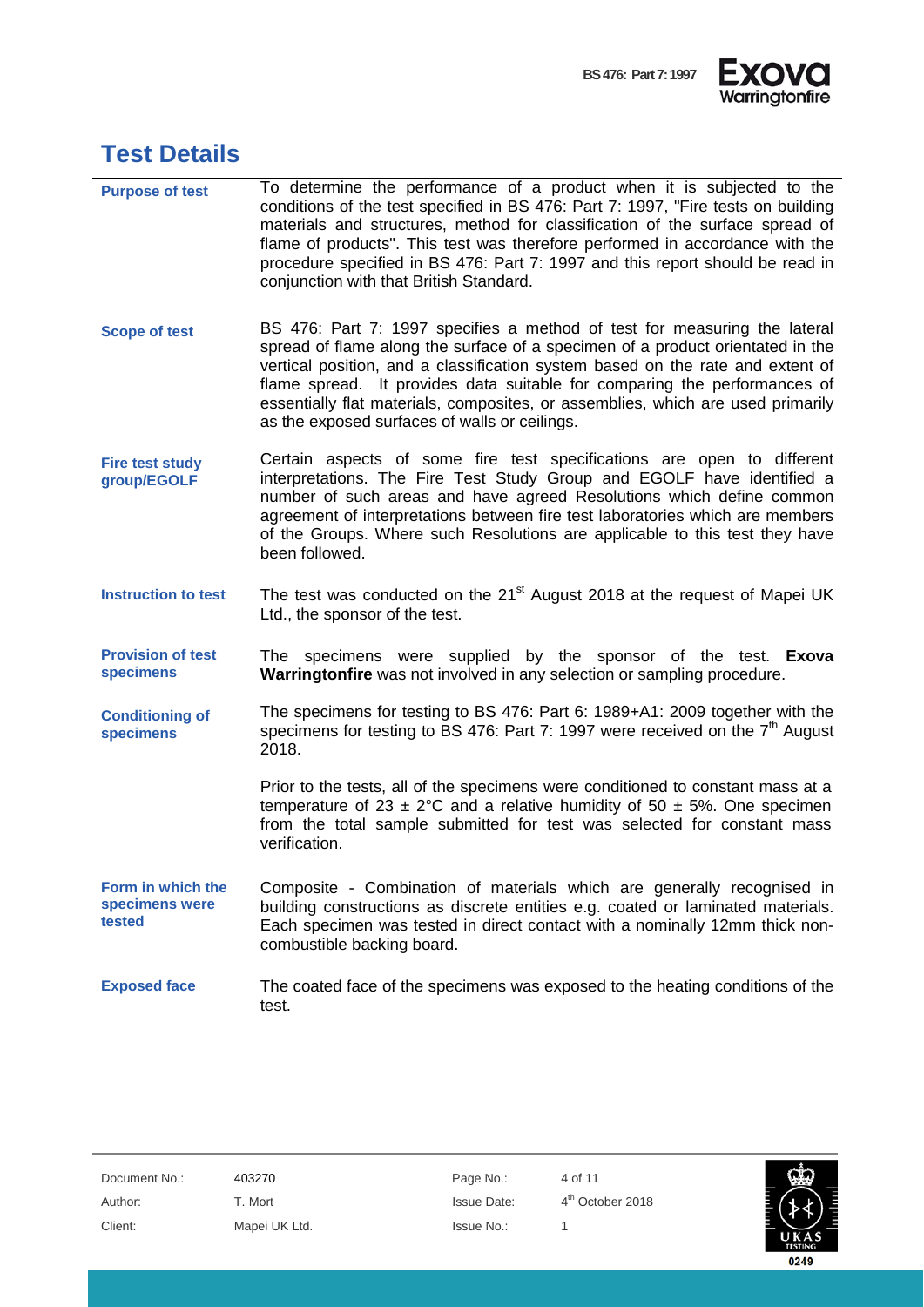

### <span id="page-4-0"></span>**Description of Test Specimens**

The description of the specimens given below has been prepared from information provided by the sponsor of the test. This information has not been independently verified by **Exova Warringtonfire.**  All values quoted are nominal, unless tolerances are given.

| General description          |                           | Coating system applied to calcium silicate based board      |  |  |
|------------------------------|---------------------------|-------------------------------------------------------------|--|--|
| Name of manufacturer         |                           | Mapei                                                       |  |  |
| <b>Overall thickness</b>     |                           | 14.98mm (determined by Exova Warringtonfire)                |  |  |
| Overall weight per unit area |                           | 14.97kg/m <sup>2</sup> (determined by Exova Warringtonfire) |  |  |
|                              | Generic type              | Acrylic based paint                                         |  |  |
|                              | Product reference         | "Mapecoat ACT 196"                                          |  |  |
|                              | Name of manufacturer      | Mapei                                                       |  |  |
|                              | Colour reference          | "White"                                                     |  |  |
|                              | Number of coats           | Two                                                         |  |  |
| Top coating                  | Application rate per coat | $0.15$ kg/m <sup>2</sup>                                    |  |  |
|                              | Weight per unit area      | $1.2$ g/cm <sup>2</sup>                                     |  |  |
|                              | Application method        | Roller or brush                                             |  |  |
|                              | Curing process per coat   | 24 hours touch dry                                          |  |  |
|                              | Flame retardant details   | See Note 1 below                                            |  |  |
|                              | Generic type              | Reinforcing mesh                                            |  |  |
|                              | Product reference         | "Mapetherm Net"                                             |  |  |
|                              | Name of manufacturer      | Mapei                                                       |  |  |
|                              | Colour reference          | "White"                                                     |  |  |
| Mesh                         | Number of layers          | 1                                                           |  |  |
|                              | <b>Thickness</b>          | 1 <sub>mm</sub>                                             |  |  |
|                              | Cell dimensions           | 4mm x 4mm                                                   |  |  |
|                              | Weight per unit area      | $160$ g/m <sup>2</sup>                                      |  |  |
|                              | Flame retardant details   | The component is inherently flame retardant                 |  |  |
|                              | Generic type              | Cement render                                               |  |  |
|                              | Product reference         | "Planitop 210"                                              |  |  |
|                              | Name of manufacturer      | Mapei                                                       |  |  |
|                              | Colour reference          | "White"                                                     |  |  |
| Coating                      | Number of coats           | One                                                         |  |  |
|                              | Application thickness     | 3mm                                                         |  |  |
|                              | Density                   | 1310kg/m <sup>3</sup>                                       |  |  |
|                              | Application method        | <b>Trowel</b>                                               |  |  |
|                              | Curing process per coat   | 24 hours touch dry                                          |  |  |
|                              | Flame retardant details   | See Note 1 below                                            |  |  |
|                              | Generic type              | Acrylic primer                                              |  |  |
|                              | Product reference         | "Malech"                                                    |  |  |
|                              | Name of manufacturer      | Mapei                                                       |  |  |
|                              | Colour reference          | "Clear"                                                     |  |  |
| Primer                       | Number of coats           | One                                                         |  |  |
|                              | Application rate          | $0.1$ kg/m <sup>2</sup>                                     |  |  |
|                              | Density                   | $1.01$ g/cm <sup>3</sup>                                    |  |  |
|                              | Application method        | Trowel                                                      |  |  |
|                              | Curing process per coat   | 24hrs touch dry                                             |  |  |
|                              | Flame retardant details   | See Note 1 below                                            |  |  |

Continued on next page

Document No.: 403270 Page No.: 5 of 11 Author: T. Mort Issue Date: 4<sup>th</sup> October 2018 Client: Mapei UK Ltd. Issue No.: 1

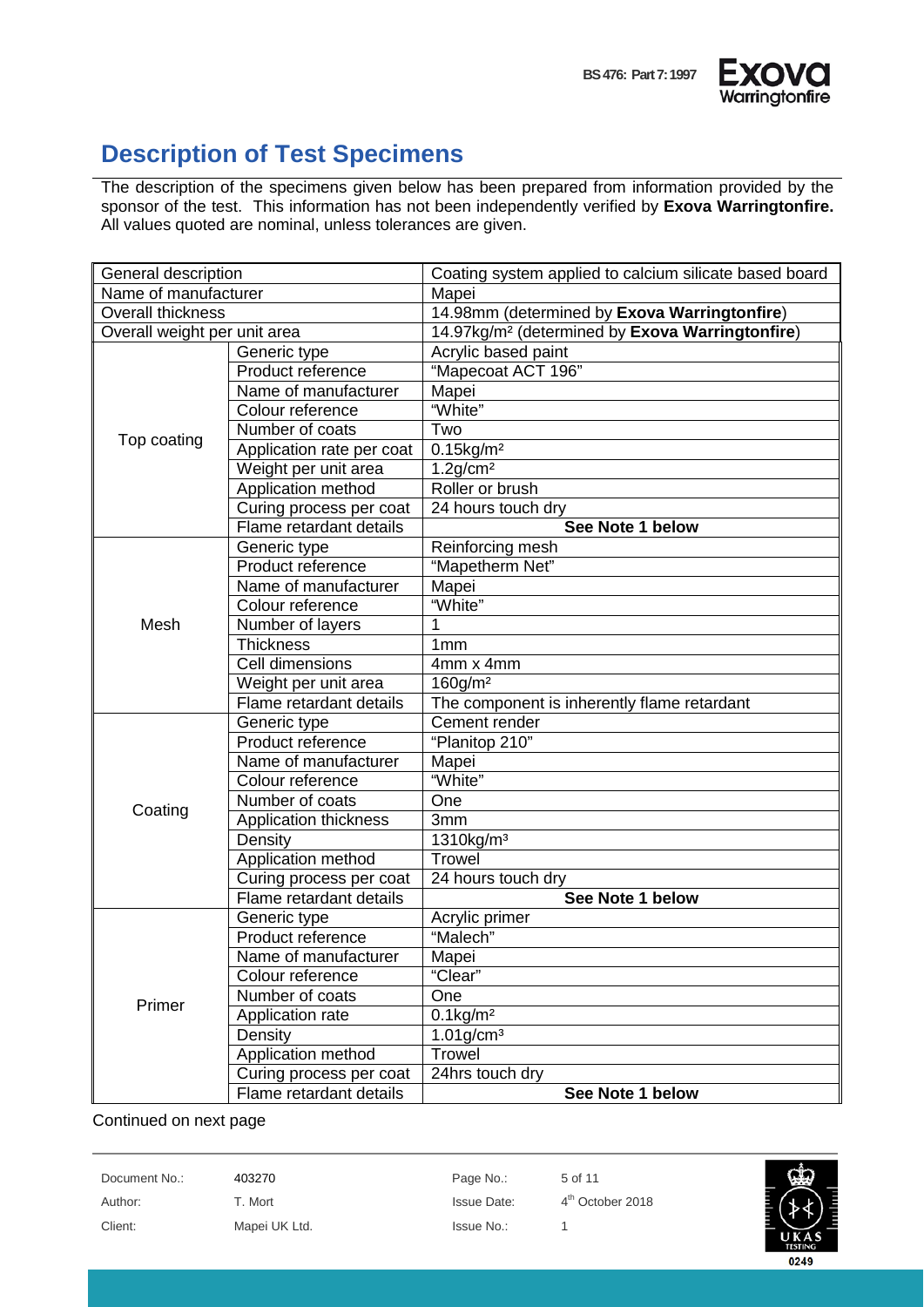

|           | Product reference                          | "Promat - Brandschultzbauplatten; Promatect-H" |
|-----------|--------------------------------------------|------------------------------------------------|
|           | Generic type                               | Calcium Silicate based board                   |
| Substrate | Name of manufacturer                       | Promat                                         |
|           | <b>Thickness</b>                           | 12mm                                           |
|           | Density                                    | 870kg/m <sup>3</sup>                           |
|           | Flame retardant details                    | The substrate is inherently flame retardant    |
|           | Brief description of manufacturing process | Net is applied into wet basecoat material.     |

**Note 1. The sponsor of the test has confirmed that no flame retardant additives were utilised in the production of the component.**

Document No.: 403270 403270 Page No.: 6 of 11 Author: T. Mort T. Mort Issue Date:  $4<sup>th</sup>$  October 2018 Client: Mapei UK Ltd. Issue No.: 1

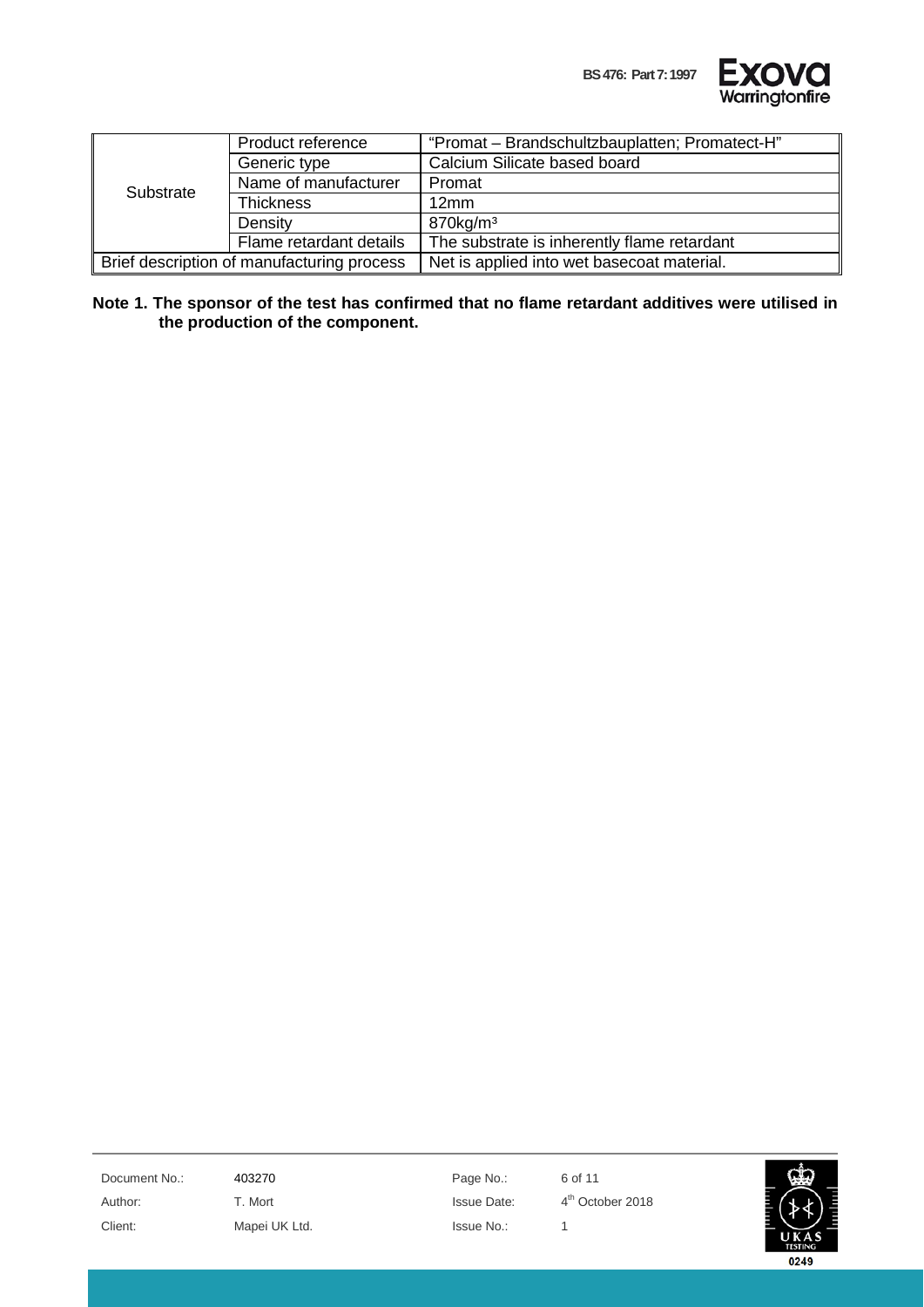



## <span id="page-6-0"></span>**Test Results**

| <b>Results and</b><br><b>observations</b> | The test results for the individual specimens, together with observations made<br>during the test and comments on any difficulties encountered during the test<br>are given in Appendix 1.                                                                                                                                                                                                                                                                                                                                                                                    |
|-------------------------------------------|-------------------------------------------------------------------------------------------------------------------------------------------------------------------------------------------------------------------------------------------------------------------------------------------------------------------------------------------------------------------------------------------------------------------------------------------------------------------------------------------------------------------------------------------------------------------------------|
| <b>Classification</b>                     | In accordance with the class definitions given in BS 476: Part 7: 1997; the<br>specimens tested are classified as Class 1.                                                                                                                                                                                                                                                                                                                                                                                                                                                    |
|                                           | An uncertainty of measurement estimation has been conducted in relation to the<br>distance travelled by the flame front and the findings are as detailed in Appendix<br>2.                                                                                                                                                                                                                                                                                                                                                                                                    |
| <b>Criteria for</b><br>classification     | If the prefix 'D' or suffix 'R' or 'Y' is included in the classification, this indicates<br>that the results should be treated with caution. An explanation of the reason for<br>the prefix and suffixes is given in Appendix 3, together with the classification<br>limits specified in the Standard.                                                                                                                                                                                                                                                                        |
| <b>Applicability of test</b><br>result    | The test results relate only to the behaviour of the test specimens of the<br>product under the particular conditions of test; they are not intended to be the<br>sole criterion for assessing the potential fire hazard of the product in use.                                                                                                                                                                                                                                                                                                                               |
|                                           | The test results relate only to the specimens of the product in the form in which they<br>were tested. Small differences in the composition or thickness of the product may<br>significantly affect the performance during the test and may therefore invalidate the<br>test results. Care should be taken to ensure that any product which is supplied or<br>used is fully represented by the specimens which were tested.                                                                                                                                                   |
| <b>Validity</b>                           | The specification and interpretation of fire test methods are the subject of<br>ongoing development and refinement. Changes in associated legislation may<br>also occur. For these reasons it is recommended that the relevance of test<br>reports over five years old should be considered by the user. The laboratory<br>that issued the report will be able to offer, on behalf of the legal owner, a review<br>of the procedures adopted for a particular test to ensure that they are<br>consistent with current practices, and if required may endorse the test report. |
|                                           | This report may only be reproduced in full. Extracts or abridgements shall not be<br>published without permission of Exova Warringtonfire.                                                                                                                                                                                                                                                                                                                                                                                                                                    |

Document No.: 403270 403270 Page No.: 7 of 11 Author: T. Mort T. Mort Issue Date: 4<sup>th</sup> October 2018 Client: Mapei UK Ltd. Issue No.: 1

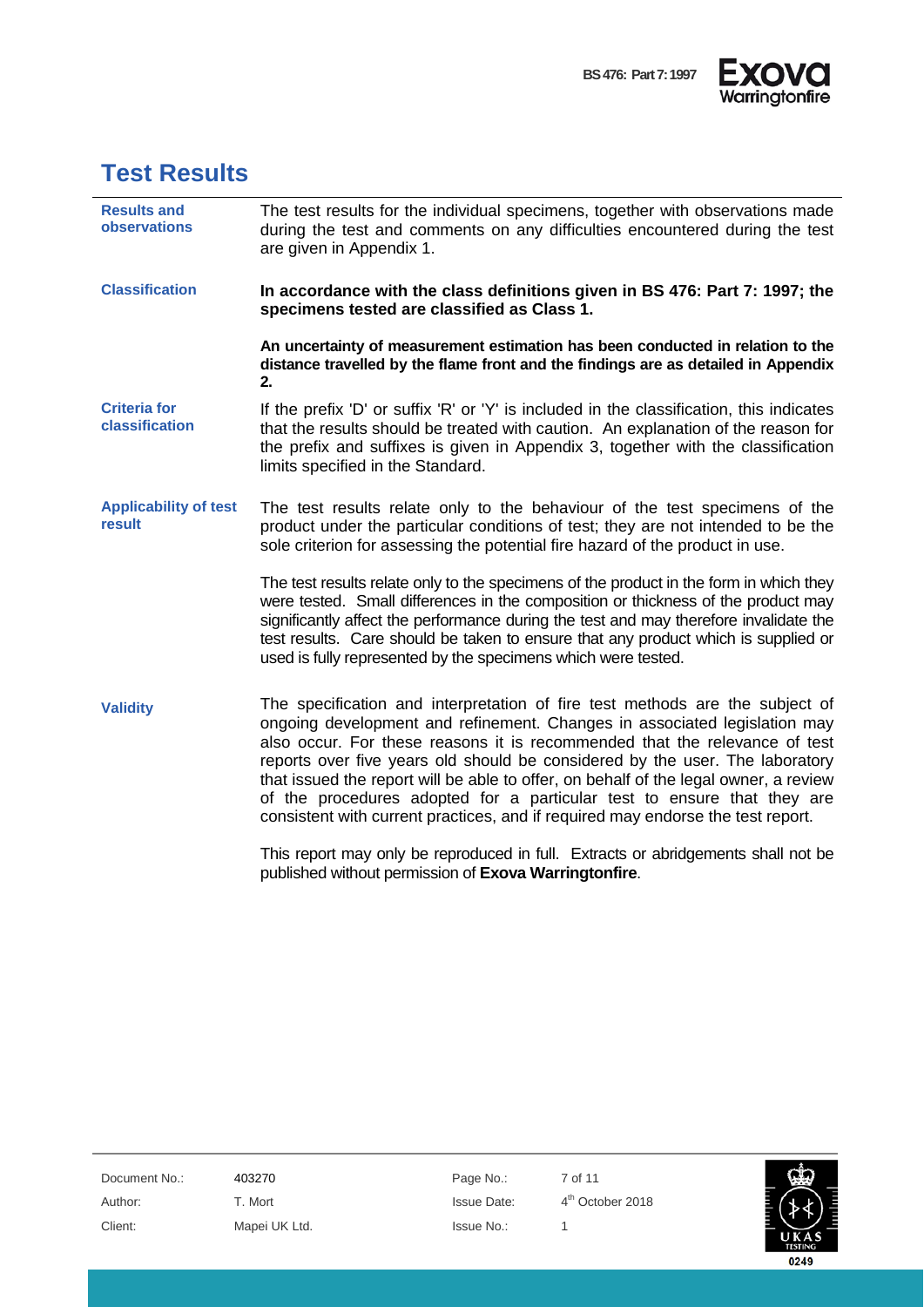

0249

#### <span id="page-7-0"></span>**Appendix 1 – Test Results**

| SPECIMEN No.                                                                                                       | 1    | $\overline{2}$ | 3    | $\overline{4}$                                             | 5    | 6    |
|--------------------------------------------------------------------------------------------------------------------|------|----------------|------|------------------------------------------------------------|------|------|
| Maximum distance travelled<br>at 1.5 minutes (mm)                                                                  | 50   | 50             | 50   | 50                                                         | 50   | 50   |
| Distance (mm)                                                                                                      |      |                |      | Time to travel to indicated distance<br>(minutes: seconds) |      |      |
| 75<br>165<br>190<br>215<br>240<br>265<br>290<br>375<br>455<br>500<br>525<br>600<br>675<br>710<br>750<br>785<br>825 |      |                |      |                                                            |      |      |
| Time to reach maximum<br>distance travelled                                                                        | 1:00 | 1:00           | 1:00 | 1:00                                                       | 1:00 | 1:00 |
| Maximum distance travelled<br>in 10 minutes (mm)                                                                   | 50   | 50             | 50   | 50                                                         | 50   | 50   |

Note: Six specimens are usually tested. If the test on any specimen is deemed to be invalid, as defined in the Standard, it is permissible for up to a maximum of nine specimens to be tested in order to obtain the six valid test results.

#### **Observations made during test and comments on any difficulties encountered during the test:**

In the case of each specimen tested, the facing began to break away from the test position, 10mm above the reference line, from the second minute of the test, extending up to a maximum distance of 50mm.

| Document No.: | 403270        | Page No.:          | 8 of 11                      | 爾                      |
|---------------|---------------|--------------------|------------------------------|------------------------|
| Author:       | T. Mort       | <b>Issue Date:</b> | 4 <sup>th</sup> October 2018 |                        |
| Client:       | Mapei UK Ltd. | Issue No.:         |                              | UKAS<br><b>TESTING</b> |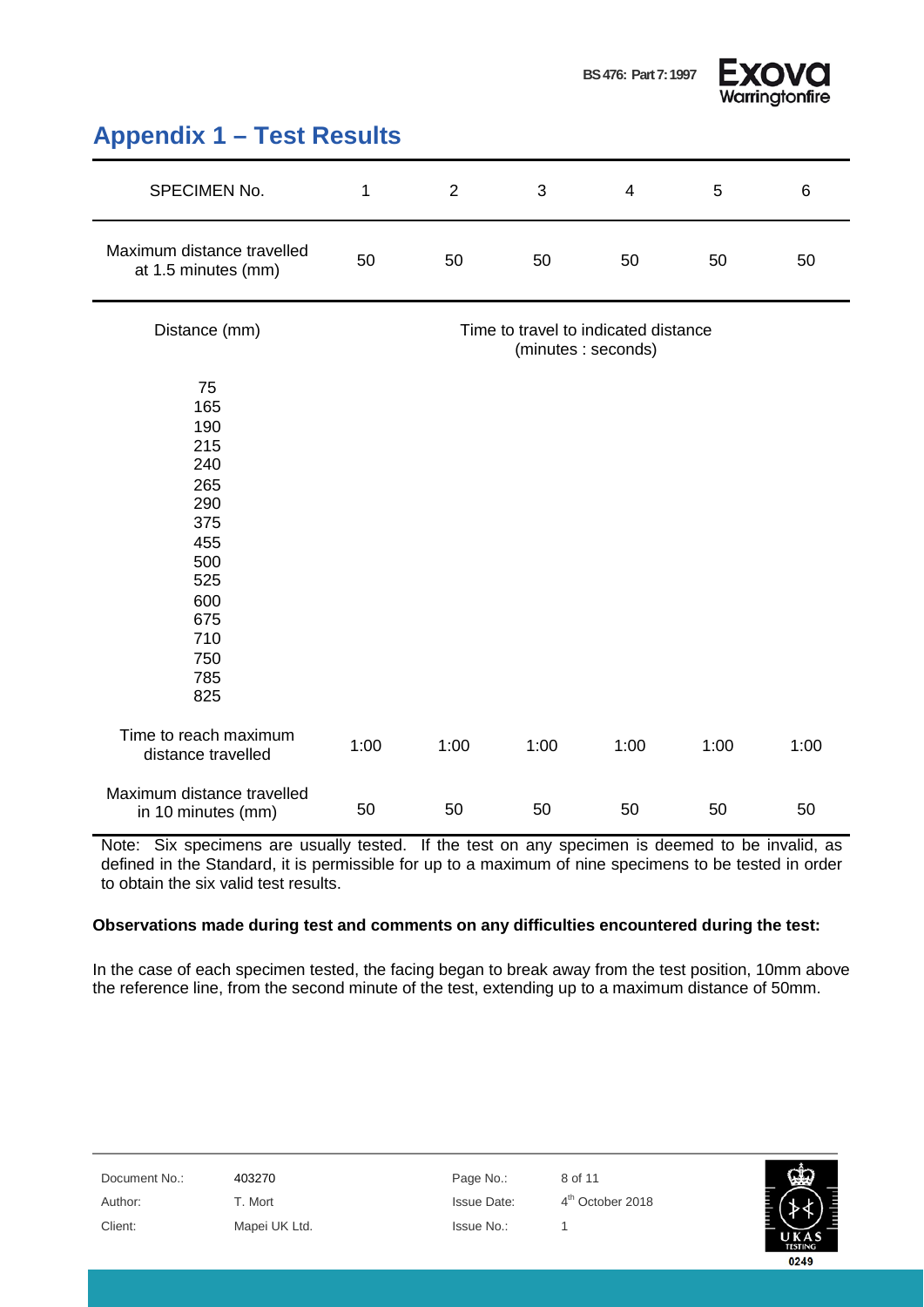

## <span id="page-8-0"></span>**Appendix 2 – Uncertainty of measurement**

| Specimen No.                                      |  |  |  |
|---------------------------------------------------|--|--|--|
| Maximum distance travelled at 1.5<br>minutes (mm) |  |  |  |
| Maximum distance travelled in 10<br>minutes (mm)  |  |  |  |

The reported expanded uncertainty is based on a standard uncertainty multiplied by a coverage factor k=2, providing a coverage probability of approximately 95%. The uncertainty evaluation has been carried out in accordance with UKAS requirements.

Document No.: 403270 Page No.: 9 of 11 Author: T. Mort **Issue Date:** 4<sup>th</sup> October 2018 Client: Mapei UK Ltd. Issue No.: 1

0249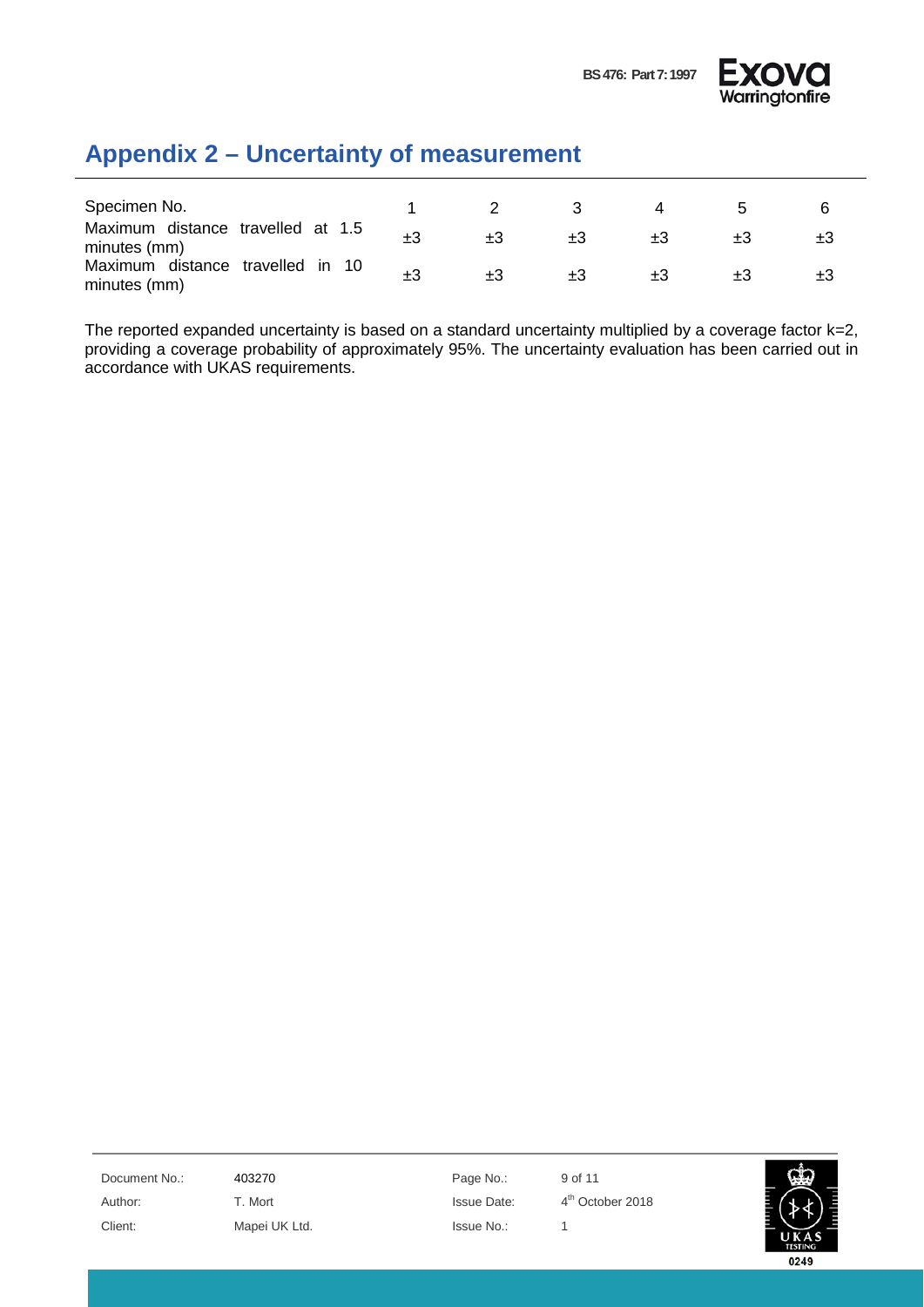



| <b>Classification of</b><br>spread of flame |                                 | Spread of Flame at 1.5 min             |                   | Final Spread of Flame                  |  |
|---------------------------------------------|---------------------------------|----------------------------------------|-------------------|----------------------------------------|--|
|                                             | Classification<br>Limit<br>(mm) | Limit for one<br>specimen<br>(mm)      | Limit<br>(mm)     | Limit for one<br>specimen<br>(mm)      |  |
| Class 1<br>Class 2<br>Class 3               | 165<br>215<br>265               | $165 + 25$<br>$215 + 25$<br>$265 + 25$ | 165<br>455<br>710 | $165 + 25$<br>$455 + 45$<br>$710 + 75$ |  |
| Class 4                                     |                                 | Exceeding the limits for class 3       |                   |                                        |  |

#### <span id="page-9-0"></span>**Appendix 3 – Classification criteria**

**Explanation of prefix and suffixes which may be added to the classification**

- 1. A suffix R is added to the classification if more than six specimens are required in order to obtain six valid test results (e.g. class 2R).
- 2. A prefix D is added to the classification of any product which does not comply with the surface characteristics specified in the Standard and has therefore been tested in a modified form (e.g. class D3).
- 3. A suffix Y is added to the classification if any softening and/or other behaviour that may affect the flame spread occurs (e.g. class 3Y).

For example, a classification of D3RY could be achieved indicating (a) a modified surface has been used; (b) a class 3 result has been obtained; (c) additional specimens have been used to obtain 6 valid results and; (d) softening and/or other behaviour has occurred which is considered to have affected the test result.

Document No.: 403270 Page No.: 10 of 11 Author: T. Mort T. Mort Issue Date: 4<sup>th</sup> October 2018 Client: Mapei UK Ltd. Issue No.: 1